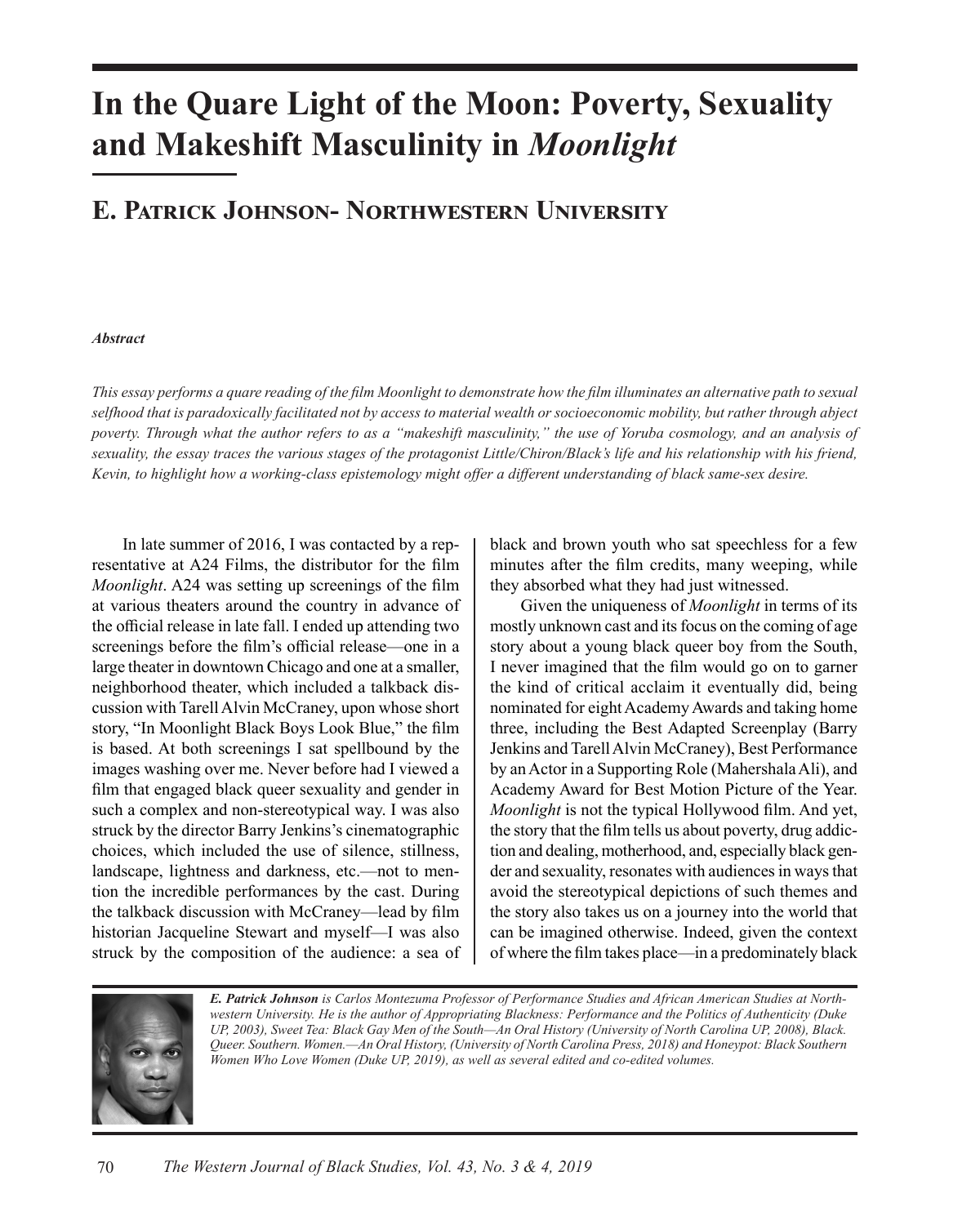1980s poverty-stricken and drug-ridden community in Miami—the story that unfolds in *Moonlight* provides a space to reconsider prescribed gender and sexual roles as they relate to race and class. As we learn through the relationship between Kevin and Chiron, intimacy might be the salve for the wound of poverty.

In the journal article, "'Quare' Studies or (Almost) Everything I Know about Queer Studies I Learned from my Grandmother" (2001), I draw on my grandmother's vernacular pronunciation and malapropism of "queer" as "quare" to index an alternative theorization of sexuality—one not solely predicated on sexual identity, sexual behavior, or visibility, but rather a theory of sexuality that accounts for its relationality to other embodied ways of knowing, particularly in terms of race and class. In this essay, therefore, I perform a quare reading of *Moonlight* to demonstrate how the film illuminates an alternative path to sexual selfhood that is paradoxically facilitated not by access to material wealth or socioeconomic mobility, but, rather, through abject poverty. Through what I refer to as a "makeshift masculinity" I trace the various stages of the protagonist Little/Chiron/ Black's life and his relationship with his friend, Kevin, to highlight how a working-class epistemology might offer a different understanding of black same-sex desire.

#### **Making Masculinity Out of Nothing**

Kevin and Little exist within a world in which heteronormative society frames their existence from their early childhood through adulthood. Their responses to that entrapment vis-à-vis their gender expression and their sexuality is very different. Kevin's response is to embrace—at least outwardly—a more traditional or hegemonic form of masculinity, one that manifests most dramatically when Kevin assaults Chiron on the school yard to prove his masculinity. Chiron's response, ultimately, is also to embrace a traditional masculinity, but in both instances, the performance is a mask for a much deeper and more complex masculinity—what I would call a *makeshift masculinity*, which I define as a masculinity created from the scraps of one's life and grounded in a working-class epistemology or queerness that does not privilege "outness" or visibility. The materiality of poverty at times facilitates a different relationship to masculinity and to same-sex desire in ways that make gender and sexuality illegible within a visual economy of hegemonic queerness. Indeed, masculinity and same-sex desire become quare. In *Moonlight*, Jenkins's direction and his and Tarell McCraney's screenplay employ the combination of landscape, poverty, and

Yoruba spiritual cosmology to facilitate each stage of Little/Chiron/Black's sexual awakening.

As a product of abject poverty in the South, I know first-hand the ingenuity it takes to move toward sexual selfhood. Indeed, a lack of access to certain resources and materials goods breeds creativity—a makeshift epistemology. For the kids that grew up in the black neighborhood of my small town in the South, for instance, it was turning cardboard boxes into playhouses, playing in the crawl spaces underneath our apartments, or playing hide-and-go-seek in the backyard. These spaces of ingenuity carved out of our necessity—our desire—to play, however, also created a space for our sexual exploration: the cardboard box playhouse served as cover for "doctor and nurse" or "doctor and doctor" and "nurse and nurse," as it were; the crawl space became the dry hump space; and, the hide-and-go seek, quickly became hide-and-go-get-it— "it," of course, being sex. What I am outlining here is not a narrative of glorifying poverty as an ideal site of sexual awakening, or what others might refer to as "poverty porn." Rather, I'm suggesting that like water, sexuality will find its way in—and out—no matter what boundaries are marshalled to police it. For the working poor, then, budding sexuality is often expressed through the makeshift sites where pleasure can be found.

In *Moonlight,* we see the confines of poverty that trap Chiron and his mother, and the others that make up Liberty City, also known as "Model City," a predominately black neighborhood in Miami. The community began as a housing project in 1933 under the FDR Administration after the Great Depression. It was the first housing project of its kind in the US South. Significantly, *Moonlight* is set in and spans the eighties into the nineties, a time when Liberty City had one of the highest crime rates, was ravished by the crack epidemic, and race relations between blacks and whites were poor, particularly in the aftermath of the 1980 acquittal of police who murdered Arthur McDuffie, a black insurance agent and former marine, which incited protests in response. According to a community profile of Liberty City by the Jay Weiss Institute for Health Equity (2015), almost half of the residents live below the poverty line and more than 40 percent have neither a high school diploma nor a GED (p. 7). This setting is not coincidental. Both McCraney and Jenkins hail from Liberty City, and grew up blocks from the each other, but met for the first time after they began collaborating on the film. Both men are also the sons of mothers who were drug-addicted and infected with HIV from their drug use. For McCraney's part, the short story,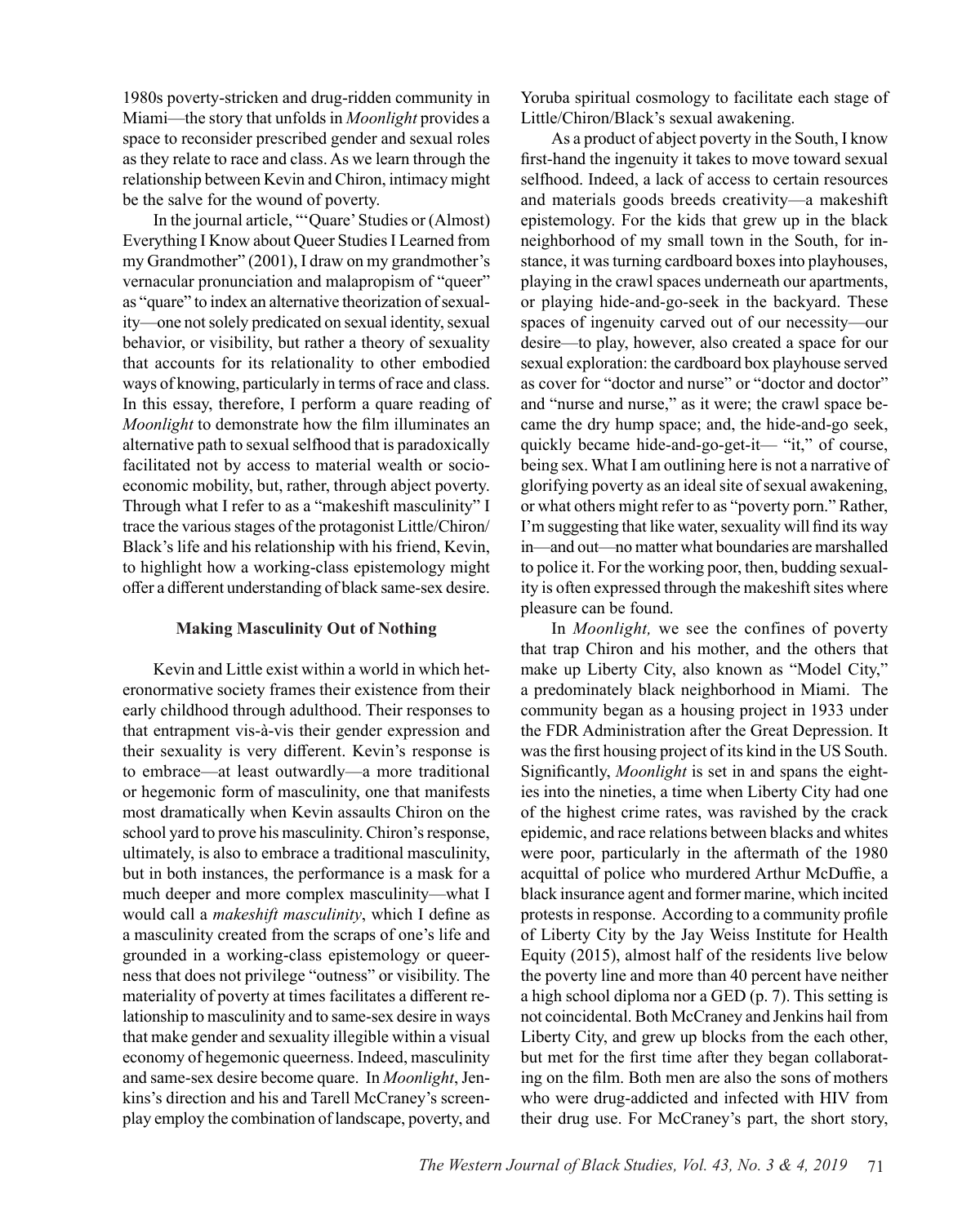"In Moonlight Black Boys Look Blue," on which the film *Moonlight* is based, is semi-autobiographical, with many of the characters in the film—including the drug-dealing mentor, Juan—based on real people. The final screenplay, however, is a collaboration between McCraney and Jenkins, with Jenkins also incorporating some of his own personal experiences growing up in the neighborhood. Ultimately, the artists try to capture the Liberty City of their childhood in a way that, according to the *New York Times*, "was at once a place that buckled under the rages of crack but also, defiantly, maintained a cultural richness and sense of community that nurtured and inspired the two men — it was a place that both contained and freed them" (Hannah-Jones, 2017).

The way the film is shot makes the surroundings in Liberty City feel less spatially suffocating than is typical of most representations of urban ghettoes, whereby people are literally living on top of one another. Part of this is due to Jenkins's leveraging of the geography of Miami and its proximity to water and to the community's southern blackness (including those from the global South). Thus, the public housing units that make up the neighborhood are one and two-story, as opposed to high rises. And, the film opens with Chiron being chased by a gang of boys not down a street or a concrete sidewalk, but through bushes and grass between project buildings to a two-story abandoned apartment building, where he finds temporary refuge from these boys' homophobic bullying. Reminders of where he lives are reinforced through him finding and fingering a used needle—almost foreshadowing his own relationship to drugs vis-à-vis his mother, his father figure, Juan, who is a drug dealer, and Black, the older version of himself who becomes a drug dealer. The point, however, is that the poverty that, on the one hand, encloses Chiron, also, on the other hand, opens up a literal space for him to journey toward a different expression of masculinity and sexual awareness. And as with all things quare, as opposed to queer, Chiron does not make this journey alone or without heterosexuals. He does so with the help of Juan and his girlfriend, Teresa, and his childhood friend, Kevin.

For the remainder of this essay I will examine three scenes in the film that exemplify my theorization of makeshift masculinity and quare desire. These moments correspond to Chiron's maturation into manhood and his relationship with Kevin: the wrestling scene between Kevin and Little at the beginning of the film; the masturbation scene between Kevin and Chiron toward the middle of the film; and, the reunion scene between Kevin and Black near the end of the film. With each close reading of these moments I argue that Jenkins's and McCraney's emphasis on landscape and physical environment, intimacy, and invocation of Yoruba orishas coalesce to create not only an alternative representation of black poverty, but also an alternative expression of black masculinity and same-sex desire.

#### **Wrestling with the Moon(light)**

Early on in the film, we see Little and Kevin, along with a group of boys in their neighborhood, playing a form of tag football with a ragtag—i.e., makeshift—ball made of balled newspaper. The scene takes place in an open field which belies the urbanity of Miami and opens with the camera's pan of the faces of a group of boys, who represent black "boyhood" in its most recognizable form: aggressive play. Tellingly, Little stands outside the gaggle of boys for most of their rough-and-tumble play, participating more as a spectator than participant. Even when the ball is kicked in Little's direction, he hesitates to pick it up, presumably fearing being tackled by his peers, who, from the vantage point of the camera's gaze, look eager to trounce the next ball carrier. At this point, Kevin intervenes, running up on and grabbing the ball in front of Little's feet and charging off into the distance into the open field. Little hangs back and then wanders off in the opposite direction from Kevin and the chasing boys. Moments later, Kevin calls out to Little and runs in his direction. When he catches up with Little he inquires: "Why'd you leave?" to which Little replies, despondently, "I don't know." Reading the situation, Kevin concedes, "Yeah, it get boring after a while." As they continue to walk, Little begins to stare at Kevin's face, which has a smudge of blood on the right cheek. When Kevin asks, "What? It's bleeding?" Little doesn't respond, but continues to stare at Kevin's face and then cups Kevin's chin with this left hand, all the while continuing to stare at Kevin's face. Though he moves closer to confirm that Kevin is indeed bleeding, Little still remains silent, still staring at Kevin. When Little drops his hand, Kevin begins to grin and stare at Little, which prompts Little to ask Kevin what he's staring at, to which Kevin responds, "You funny, man." "Why do you say that?" Little retorts, looking off into the distance as they both continue to walk toward nowhere in particular in the open field. "Just is that's all," says Kevin. When they come to a stop, Kevin berates Little for allowing the other boys to pick on him. Little asks Kevin for instructions for what to do and Kevin informs him that "All you gotta do is show these niggas you ain't soft."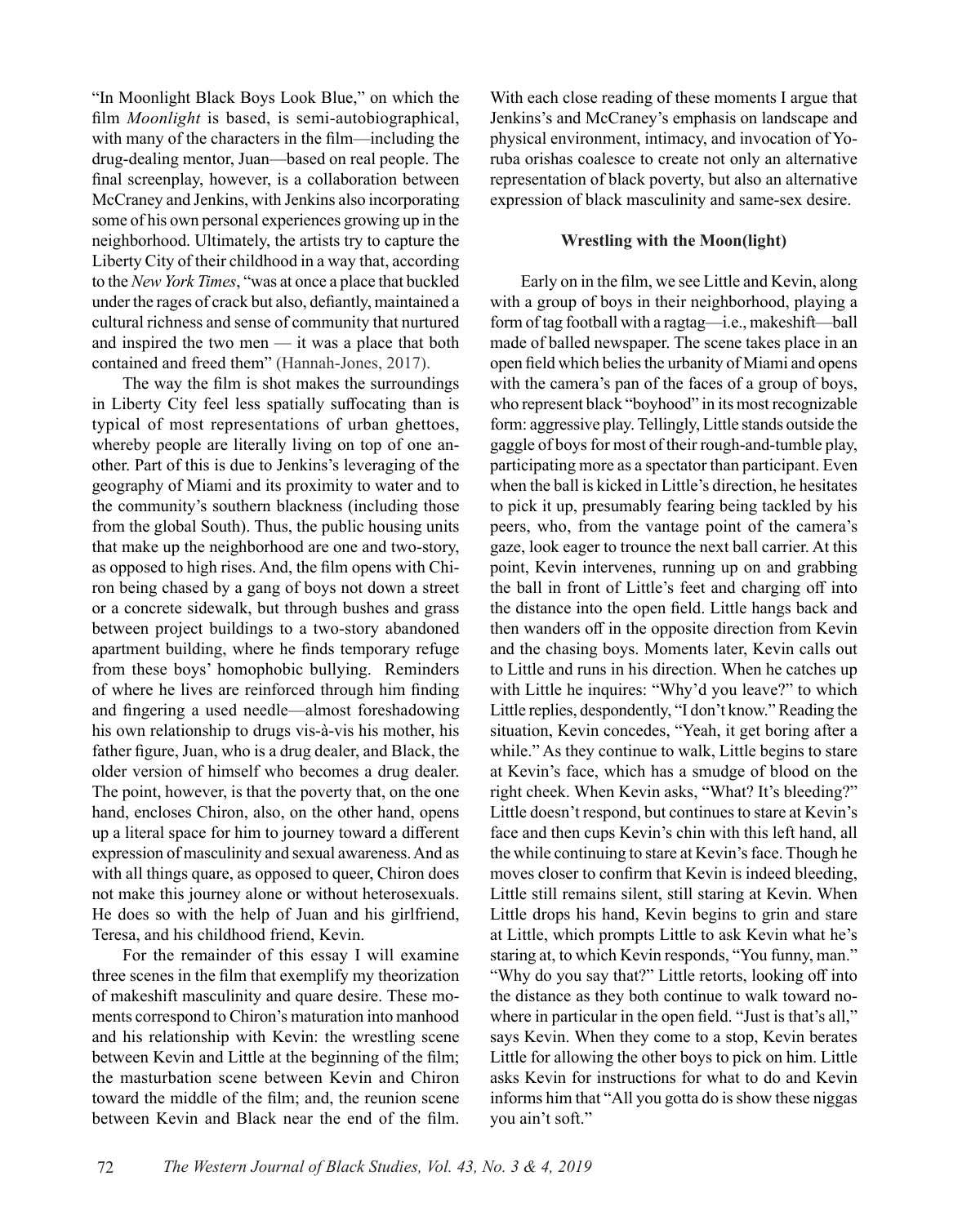It is in this context where Kevin begins to model for Little how to be butch or tough—and this pubescent pedagogy comes in the form of wrestling, one of the most homoerotic homosocial forms of play and a common code in film and literature for same-sex attraction. The camera angles of the two boys wrestling are evocative of passionate sex as it captures flailing legs, bear hugs, moans and groans. At the end of the tussle, a spent Little lies on his back breathing heavily next to an equally spent Kevin—the camera providing an aerial view of Little, then side view of Kevin, and then back to an aerial view of Little. While the camera's gaze is from the perspective of the viewer and Kevin, it is interesting to note that Little's expression, played brilliantly by young actor Alex Hibbert, is one of vulnerability and longing, as Kevin says to him, "See Little, I knew you wasn't soft" and extends his hand to help Little up from the ground. This prior moment of (adult) homoerotic tension is disrupted by a reversion to childish play, as Little and Kevin impulsively begin to race each other, while the sounds of children's laughter are heard in the background.

As briefly mentioned above, many writers and filmmakers employ wrestling scenes to symbolize homoerotism and homosexual desire. Notably, this scene between Little and Kevin is reminiscent of a wrestling scene between the characters John and Elisha in James Baldwin's debut novel, *Go Tell it on the Mountain* (1985). Jenkins is undoubtedly familiar with Baldwin's work as he adapted another one of Baldwin's novels, *If Beale Street Could Talk* (2018), for the screen. Thus, I am suggesting that Jenkins is riffing on Baldwin's *Go Tell it on the Mountain* by including a wrestling scene in *Moonlight*, but with some key differences upon which I will elaborate below. But first the parallels.

Similar to Kevin, the character Elisha is mentor to John, the fourteen-year-old protagonist of the novel, despite Elisha only being three years John's senior. John's story is also a coming-of-age narrative in which he "wrestles" with his budding homosexuality and attraction to Elisha and his adherence to fundamental Christian doctrine, which is imposed on him by his tyrannical (and hypocritical) father, Gabriel, who serves as a pastor to a storefront church in Harlem. One day while John and Elisha are supposed to be preparing the church for worship, Elisha initiates a wrestling match with John:

Elisha let fall the stiff gray mop and rushed at John, catching him off balance and lifting him from the floor. With both arms tightening around John's waist he tried to cut John's breath, watching him meanwhile with a smile that, as John struggled and squirmed, became a set, ferocious grimace. With both hands John pushed and pounded against the shoulders and biceps of Elisha, and tried to thrust with his knees against Elisha's belly. Usually such a battle was soon over, since Elisha was so much bigger and stronger and as a wrestler so much more skilled; but tonight John was filled with a determination not to be conquered, or at least to make the conquest dear. . . . And so they turned, battling in the narrow room, and the odor of Elisha's sweat was heavy in John's nostrils. . . . They stumbled against the folding-chairs, and Elisha's foot slipped and his hold broke. They stared at each other, half grinning. (Baldwin, 1985, p. 52-53).

While the homoeroticism evoked through Baldwin's writing in this scene is a bit more explicit than in the wrestling scene between Little and Kevin in *Moonlight,* Jenkins's nod to Baldwin's novel is clear—but with some noticeable differences that distinguish the film's engagement of gender and same-sex desire and spirituality from the novel.

The obvious departure from Baldwin's scene and Jenkins's in *Moonlight* is the setting. Suggesting the claustrophobia and judging eyes of the Christian church, Baldwin has John and Elisha wrestle in the "narrow room" of a storefront church in Harlem. Alternatively, Little and Kevin wrestle in an open field, under a blue sky where no one is watching and up toward a universe of possibilities. Indeed, place is important in this instance because it allows Jenkins to explore the connection between the budding sexuality of Little and Kevin and the landscape. Unlike Liberty City, for example, Harlem's landscape is filled with high rises and concrete sidewalks—no vast open spaces like the field upon which the boys in *Moonlight* play and explore their manhood. And though Liberty City is a neighborhood within Miami, which many do not consider the South, Jenkins's cinematography actually amplifies not only the neighborhood's lush landscape, but also its connections to the global south, and especially Cuba. That connection to Cuba is established early on in the film in an exchange between Juan and Little when Juan says to Little, "I've been here a long time. Out of Cuba. A lot of black folks are Cuban." This connection to Cuba is not coincidental in that McCraney is very much aware of the imbrication of African culture and spirituality in the African diaspora. He explicitly represents that connection in *The Brother/Sister Plays* (2010), a tril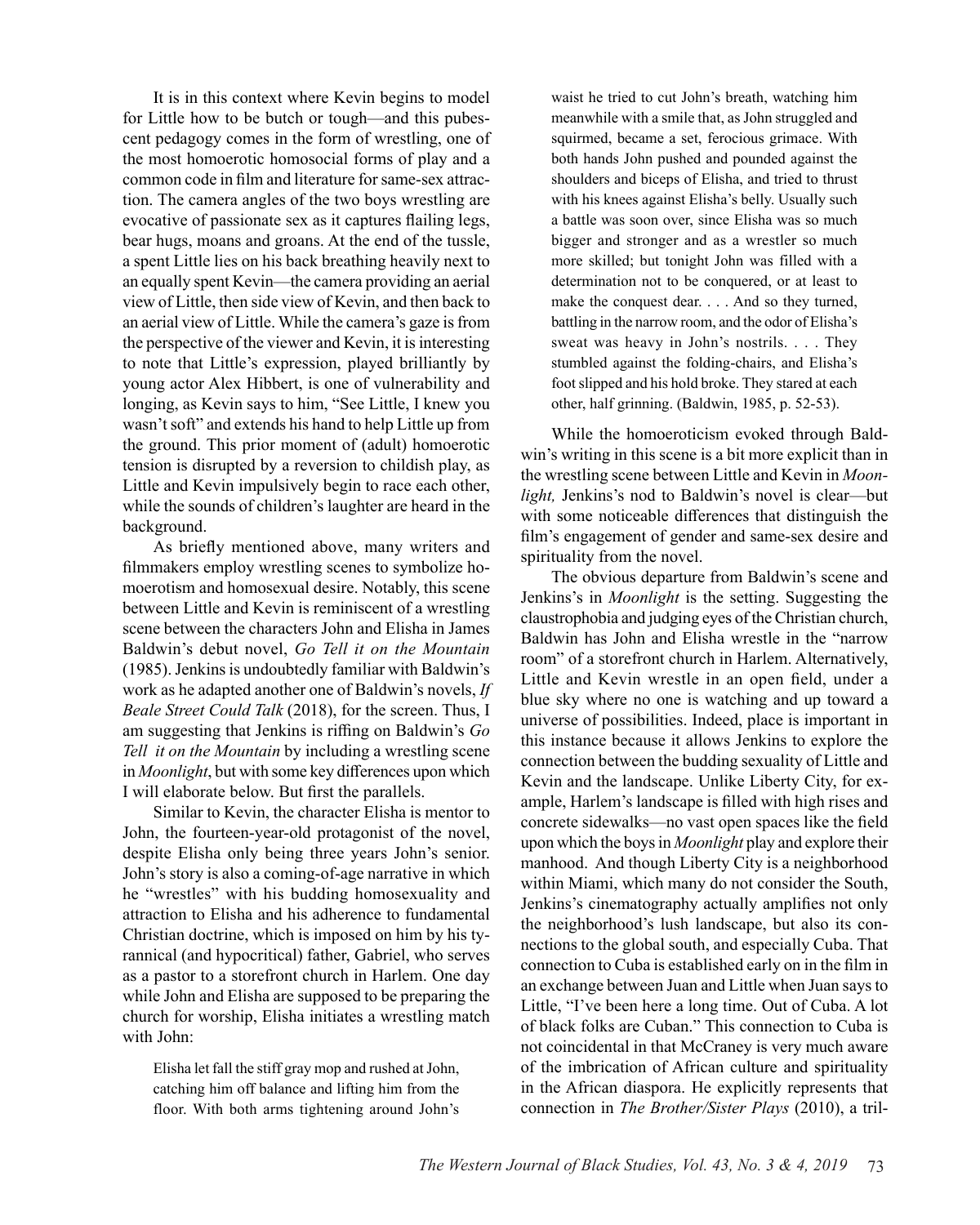ogy of plays grounded in Yoruba practices and whose characters are named after Yoruba deities such as Osun, Shango, and Ogun. Thus, the deliberate reference to Cuba opens up other connections to spirituality and Yoruba cosmology that go beyond Baldwin's focus (and critique) of Judeo-Christian beliefs. Indeed, the Yoruba belief system, which has influenced spiritual practices around the world, comprises a cosmology of orishas or deities who serve as intermediaries between the living and the dead and control specific elements of nature, such as the earth (Aye), the river (Osun), the ocean (Yemaya), fire (Shango), wind (Oya) and fate (Esu Elegbara). And, unlike Christian traditions that sometimes reinforce rigid notions of gender and sexual expression, African diasporic spiritual practices often provide a more fluid understanding of gender and sexuality. For example, in her study of Haitian vodou, Cuban Yoruba, and Bahian Condomble, *Dancing Wisdom: Embodied Knowledge in Haitian Vodou, Cuban Yoruba, and Bahian Candomblè* (2005), Yvonne Daniel notes that when an orisha takes hold of someone in the Bahian religion, the person becomes "suprahuman" and gender becomes "flexible." She writes: " . . . like most of the orixas, both men and women may receive their bodies. When she arrives, the person who receives her is understood socially as suprahuman female, despite her/his gender. Gender is flexible and shifts according to the divinity in Bahia, just like in Haiti and Cuba" (2005, p. 290).

Given the Cuban and Yoruba subtextual elements I just described, if we considered Kevin as Esu Elegbara, the trickster deity who represents a crossroads for Little, who initiates his journey into manhood, who teaches him how not to be "soft," this scene can be read as an initiation scene, in which Kevin as Esu Elegbara, "mounts" Little—literally and spiritually as he begins his journey into self-discovery. Kevin accompanies him on this journey through adulthood, even as their relationship transforms over the course of time. While Little's maturation process from Little to Chiron to Black is explicitly marked in the film, if we think of Kevin as being a part of Yoruba cosmology, he too, transforms into different manifestations of deities based on what Little/Chiron/Black needs at that time. The wrestling scene, then—one that takes place on the lush, fertile landscape of Liberty City—marks the beginning of Little's sexual awakening and is a part of a fomenting makeshift masculinity.

#### **A Laying on of Hands**

As Little moves into his teenage years as Chiron, he experiences yet another transformation of gender and sexuality—and again, it is facilitated through Kevin. But rather than symbolic sex (wrestling), Chiron and Kevin engage in an explicit act of sex masturbation—that shapes the rest of Chiron's life. At this point in their lives, Kevin and Chiron have taken different paths toward their relationships to traditional forms of black masculinity. Kevin's is a hard, thug-like persona, marked by braggadocio about the number of his female conquests, his ability to smoke weed and his street smarts. The hyperbolic nature of Kevin's cool posing, however, reveals it more as performative strategy than authentic expression. This is made even clearer when Kevin, in a moment of trying to prove his masculinity, punches Chiron in the face on a dare from the now young adult bullies who chased Chiron at the opening of the film. (This betrayal would keep the two apart for almost a decade.) Chiron, on the other hand, constantly fails at performing hegemonic masculinity, as he doesn't speak much and when he is confronted by Terrel (an obvious reference to McCraney) and another bully, he can't defend his mother's honor through pugilism. He can only get revenge by breaking a chair over Terrel's back in the classroom.

Where the two teenager's gender performance seems to be transformed, however, is at the beach by the water. In this scene, Kevin's performance of masculinity is no less hyperbolic, but is refracted through Chiron's subtle, quiet masculinity that is actually more authoritative than Kevin's, as he informs a surprised Kevin that he has smoked pot—and is actually quite skilled at it. This exchange sets the stage for what in their childhood was communicated through physical horseplay, but now as teenagers shifts to physical intimacy.

Similar to the wrestling scene, this moment in the film begins with flirtation, but this time the sexual innuendos are more explicit to reflect the maturation of the two young men. Kevin finds Chiron sitting on the beach looking out at the ocean and opens the conversation with the question, "You was waiting for me?" The conversation quickly turns to sexual repartee in the guise of who has more experience in smoking marijuana:

Kevin: What you doing out here, man?

Chiron: I'm doing what you doing out here.

Kevin: This my smoke out habitat, nigga. [pause] Oh, what, you smoke out here, too?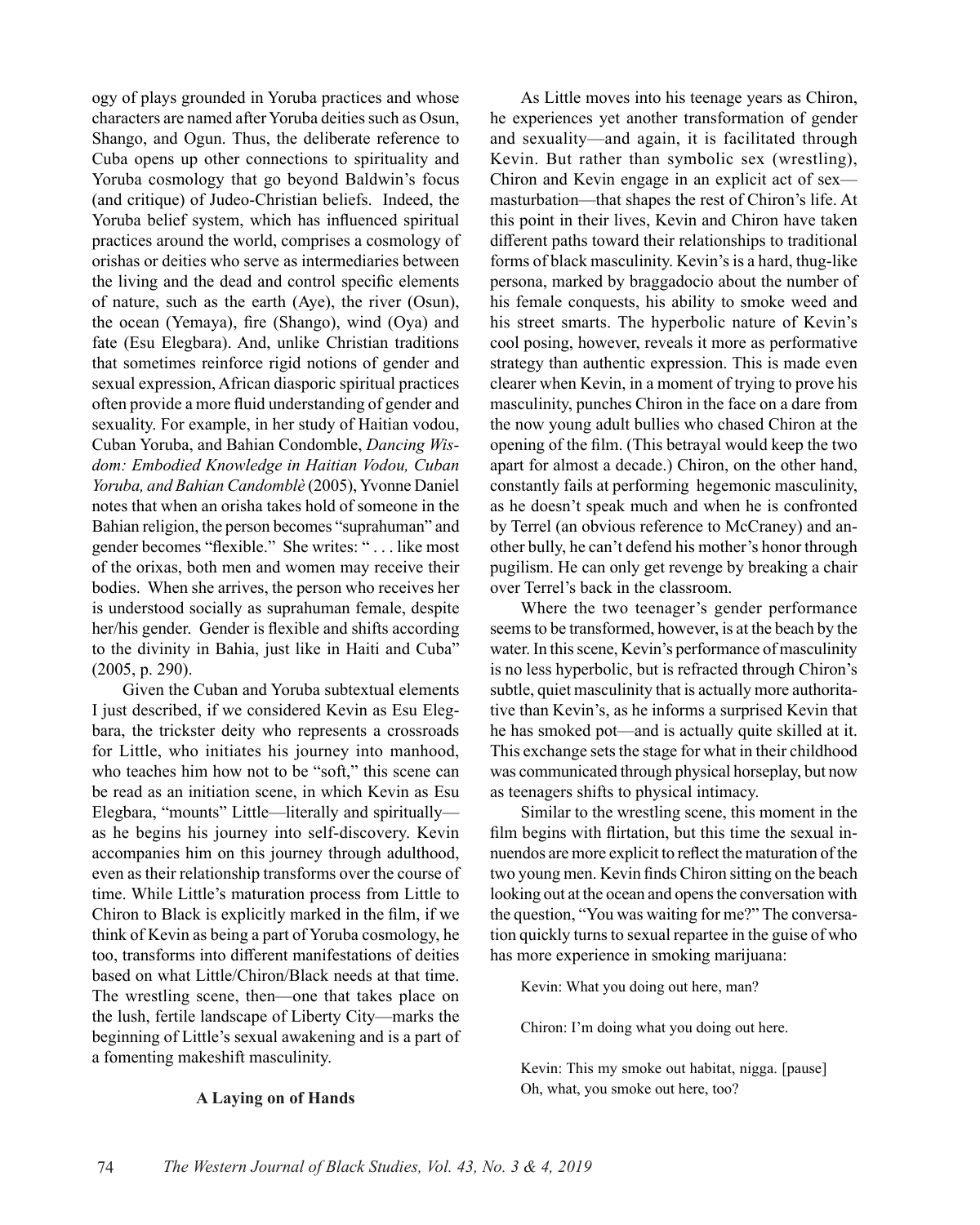Chiron: Something like that.

Kevin: Naw, you don't smoke. Why you pretending? You trying to put on a show for me, Black?

Chiron: Why you always calling me that?

Kevin: What? "Black"?

Chiron: Yeah, "Black."

Kevin: That's my nickname for you. You don't like it?

Chiron: Naw. It's just what kind of dude goes around giving other dudes nicknames?

Kevin: The dude what just sat down that's about to put you onto this blunt, nigga. Yeah. You like the water? Well, I can introduce you to some fire.

Unlike the preamble to the wrestling scene, this dialogue between the two on the beach is explicitly flirtatious with the camera capturing the knowing looks between Chiron and Kevin as they take turns puffing on Kevin's (phallic) blunt, jabbing each other in the side, and laughing up toward the night sky. Moreover, this initial dialogue further concretizes Chiron's connection to his blackness in a way that both moves it beyond a literal reference to skin color to a reference to cultural affiliation and solidifies the intimacy that he and Kevin share. Notably, very few white people are shown on screen, indicating that the community and worldview of these young men is black—something also underscored by the fact that 84 percent of the population of Liberty City is black. And, despite the spelling of Chiron's name being the same as the centaur "Chiron" from Greek mythology, the pronunciations are very different. The Greek mythological character's name is pronounced KĪ-rən, while the character's name is pronounced shī-RŌN (which rhymes with Tyrone, a popular name for black boys), a decidedly black vernacularized pronunciation, which pays tribute to Chiron's "hood" background.

A more obvious explanation for Chiron's nickname is that he is dark skinned; thus, the nickname is a form of colorism directed toward him by his peers. But a subtler interpretation of the name is that Kevin's reinterpretation "blunts" the stigma associated with it by imagining it as *his* special name for Chiron, one that bonds them through their shared experiences as poor, young black

men and as intimate friends. This is, perhaps, why Chiron fully embraces the name as an adult.

 Just after this exchange the conversation moves to a discussion of the breeze and its existence as an antidote to their abject poverty:

Kevin: That breeze feel good as hell, man.

Chiron: Yeah, it do.

Kevin: Sometimes around the way where we live, you can catch that same breeze. It comes through the hood and it's like everything stop for a second 'cause everyone just wanna feel it. Everything just gets quiet, you know?

Chiron: It's like all you can hear is your own heartbeat. Right?

Kevin: Yeah. It feels so good, man.

Chiron: So good.

Kevin: Hell. Shit make you wanna cry it feel so good.

Chiron: You cry?

Kevin: Nah. Makes me *want* to. [pause] What you cry about?

Chiron: Shit, I cry so much sometimes I feel like I'ma just turn into drops.

Kevin: You just roll out into the water, right? Roll out into the water like all these other muthafuckas around here trying to drown they sorrows.

Chiron: Why you say that?

Kevin: I'm just listening to you, nigga. Sound like something you wanna do.

Chiron: I wanna do a lot of things that don't make sense.

Kevin: I didn't say it don't make sense. But tell me, like what? Like what lot of things?

Chiron: Damn, dog. You nosey.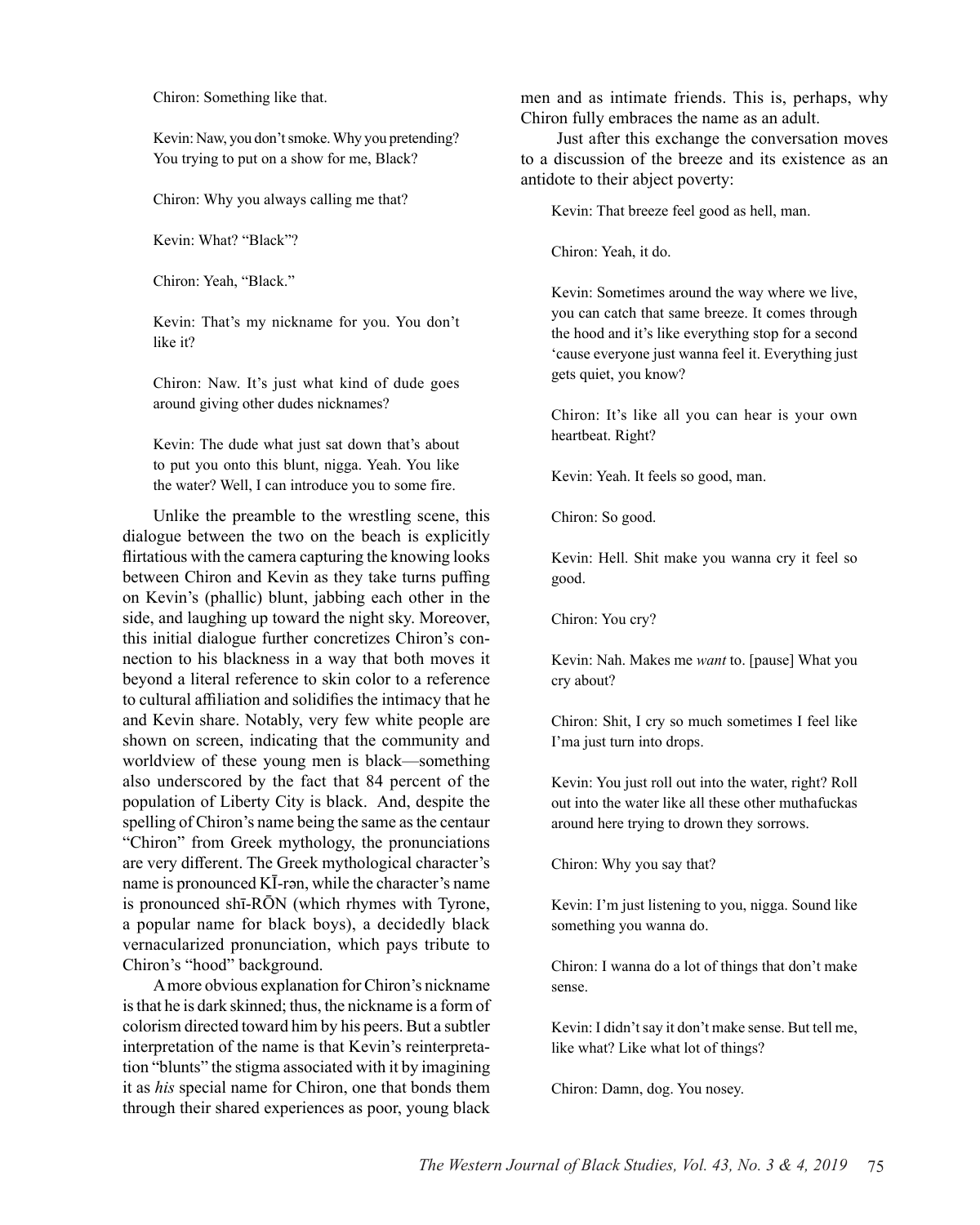Kevin: Oh, Chiron cursing now, huh? You trying to get smart with me?

Chiron: Whatever, man.

Kevin: [playfully jabbing Chiron in the arm] Nah, you trying to get smart with me, huh, Chiron? Yeah, you trying to get smart with me, huh?

As Kevin delivers this last line he caresses the back of Chiron's neck while longingly looking at Chiron and licking his lips. They then begin to kiss. The kiss leads to Kevin masturbating Chiron, an event to which I'll return later, but first I want to address the importance of this dialogue.

The dialogue between the two in this scene is an allegory for how they are trapped by their surroundings and how the elements (water, earth, wind, fire—again all associated with Yoruba deities) reconnect them to blackness and their experience as poor black men who are free to cry, to love one another, to embody different kinds of masculinity that include sexual intimacy. Mc-Craney's references to Yoruba spiritual traditions are evident in this scene. In Yoruba cosmology, for example, Oyá is orisha of the Niger River and is associated with storms and wind. She also assists humans with inner and outer transformation. Indeed, she is the deity of change. Kevin's and Chiron's reference to the breeze that "comes through the hood" and makes "everyone just wanna feel it" or that "feels so good it makes you wanna cry" indexes the quiet before the storm, so to speak, as Oyá's winds can go from the gentlest breeze to hurricane winds. In the midst of their surroundings—drugs, poverty, and violence—there also exists hope in the peaceful stillness of the winds of potential change. The black folks of Liberty City yearn so much for this change that they luxuriate in the breeze that brings everything to a standstill so that they may hear their own heartbeat. Though momentary and ephemeral, the occasions of the gentle breeze offer some semblance of hope in an otherwise grim worldview. As the change associated with Oyá happens quickly—from breeze to hurricane—the folks in Liberty City hold out hope that their change will soon come as well.

Kevin's character takes the form of several Yoruba orishas during this scene as he guides Chiron into (queer) manhood. As Esu Elegbara, the trickster orisha, Kevin questions Chiron's taking solace in crying so much that he turns into drops. He knows that Chiron's tears are reflective of the inner burden he's carrying regarding his turbulent home life with his mother, being bullied at school, and also his being queer. Kevin purposefully needles Chiron by suggesting that he, like "all these other muthafuckas around here," simply feels sorry for himself and yet does nothing but "drown [his] sorrows." Thus, Kevin turns Chiron's words against him by asking Chiron what he cries about. Chiron deflects by telling Kevin that he's "nosey." Because Esu Elegbara is the deity of fate and the crossroads, Kevin's embodiment of the orisha in this moment is apropos: Kevin ribs Chiron about his use of curse words as a ruse for Chiron to make a choice—either give in to his queer desire or "drown his sorrows" by remaining inactive. Chiron chooses the former and responds to Kevin's invitation. As the two kiss, Kevin unbuckles Chiron's belt, cradles Chiron's head, which rests on his shoulder, while masturbating him to climax. This moment is foreshadowed, of course, in the opening dialogue of the beach scene, with the line "The dude what just sat down that's about to put you onto this blunt, nigga. Yeah. You like the water? Well, I can introduce you to some fire." Again, the blunt is a phallic symbol and the reference to fire conjures Oya's husband, Shango, the orisha of virility, masculinity and fire. Indeed, Oya and Shango are often thought to work together to transform the environment from one state to another. Thus, it makes sense that Kevin and Chiron symbolically consummate their relationship through the invocation of Oya and Shango both of whom assist Chiron with his inner and outer transformation to queerness.

Even the sand is significant as a sign of earth (associated the orisha Ayé) which Chiron sinks his fingers into at the moment of climax and to which Kevin returns Chiron's semen when he wipes it over the sand's surface. Feeling embarrassed by giving in to his desires and ejaculating into Kevin's hand, Chiron whispers, "I'm sorry," to which Kevin replies, "What you gotta be sorry for?" affirming Chiron's right to be comfortably queer. Finally, this scene of bonding and sexual intimacy takes place outside by the ocean, evoking Yemaya, orisha of the ocean, who symbolizes the womb and "the mother of all." As a protector of all her children, she presides over this entire scene. Indeed, through the manifestations of several orishas, Kevin assists Chiron with his transition from boyhood to manhood and birth of "Black"—a transition that continues for years and comes full circle at the end of the film.

#### **Walking through the Door (of no Return)**

In the third and final chapter of the film, Chiron transforms to "Black." No longer a teenager, he has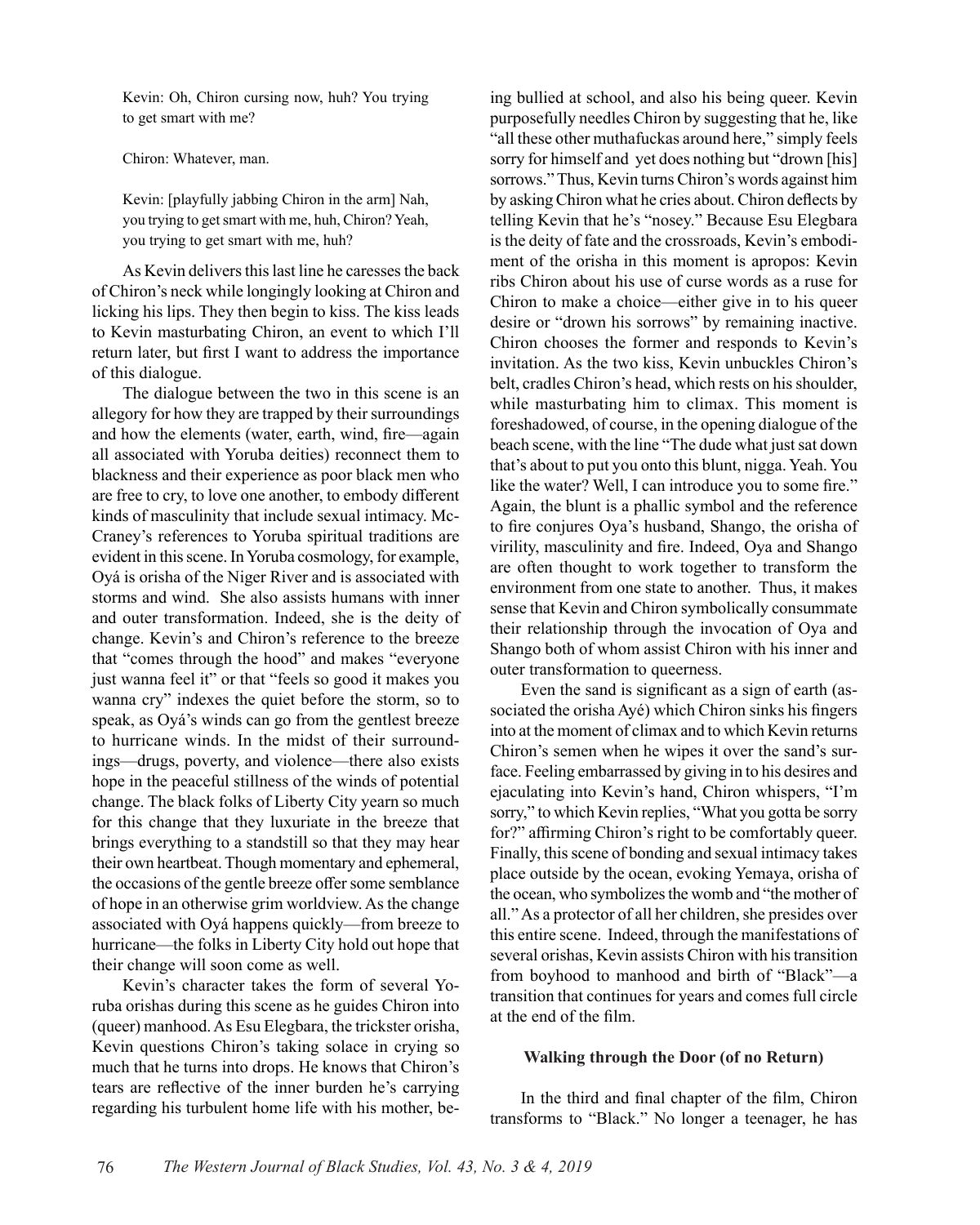succumbed to societal pressures to conform and fully embrace—at least on the surface—a hegemonic performance of masculinity. His body is bigger, beefier; he wears a gold grill ("fronts") on his teeth; drives a gangster car; carries a gun; and is a drug dealer, now living in Atlanta. We also assume that he has spent some time in prison for assaulting the young man who bullied him in high school, though the film never makes this clear. And yet, underneath all of that armor is Little, who longs for the love of his life, Kevin.

Ten years have passed since he has seen or heard from Kevin when, out of the blue, Kevin contacts him by phone. Not surprisingly, the conversation is strained. Kevin reveals that he has been incarcerated for several years, but learned how to cook while in prison, which led to him now being a cook. He also apologizes for "all that shit that went down" (referring to the violence precipitated by Kevin's betrayal) and invites Black down to Miami to visit and promises that he will cook for him. He also shares with Black that a customer at the diner played a song on the jukebox that reminded him of Chiron—a song that he also promises to play for Black should he visit. Black responds to the apology and invitation to visit with silence. Kevin ends the conversation and Black stares at his phone and falls back onto his bed. It is clear from his (non) response that he is emotionally shaken by the call. The next scene is a dreamlike montage of Kevin standing outside his diner having a smoke. The camera alternates between gazing upon Kevin's face—from the side and front—with Kevin seemingly aware that he is being watched, as he subtly strikes poses, and Kevin gazing into the camera, erotically blowing smoke from his mouth. The scene ends with Kevin walking away with his back to the camera as he saunters down the side of the diner. The next scene makes it clear that the previous scene was Black's (wet) dream of Kevin. He awakens to discover his undershorts soiled by his semen—another reminder of his sexual awakening prompted by Kevin's masturbatory hand. Despite their past, Kevin and Chiron still share a bond.

In response to this yearning, he drives from Atlanta to Miami in search of Kevin, not knowing what he will find, but in need to see where the journey will lead. And when they reunite, they do the DL dance, to riff off Jeffrey McCune's formulation (2014), which comes in the form of a mating ritual: dinner and drinks. The *mise-en-scène* of this ritual is a diner, where Kevin works as a cook. As soon as Black opens the door to the diner, we hear the sound of Aretha Franklin singing "One Step Ahead" (1965), a torch song about how

the singer is unable to keep herself from falling back in love with a former lover because "one step ahead is a step too far from you." The song frames the reunion between these two grown men who have not seen each other since Kevin betrayed Chiron by punching him in the face when they were in high school. Yet, it is clear that they have unresolved feelings for one another.

Their first interactions in this scene underscore the sexual tension between the two, with Kevin not initially recognizing the transformed butch man that he tried to help Little become when they were kids wrestling outside in the field. When he realizes that it is Chiron sitting at his counter, he stops in his tracks, the camera providing a head-on shot of his surprised face, as he says Chiron's name. The shocked expression turns into the sly grin that we've come to associate with his character throughout the film. He walks around to the other side of the counter and the two embrace, but it is not the hug of two "straight" men, as the pull back from each other occurs slowly and lingers for more than what it should for "friends." The sexual tension has returned. Kevin tries to diffuse the erotic tension by joking with Chiron as he had done in the past, but this time Chiron, now Black, flips the script:

Black: What's up Kev?

Kevin: Damn, man. What you doing down here? I mean . . . Hey, you're here now and that's all that matter.

[Black nods]

Kevin: There you go with that damn nodding again, man. You ain't changed one bit. You still can't say more than three words at a time, huh?

Black: You said you was gonna cook for me. I know how to say that.

Kevin: Yeah, I did say that didn't I? You don't look like your ass been missing no meals. [laughter] But I got you, man. Sit down. Sit down, man. What you want? You can order off the menu if you want to, or I could just hit you with that chef special. [Long pause as the two gaze at each other.] Yeah, we're here, Chiron.

What is interesting about this conversation in the beginning of their reunion is how Chiron and Kevin have reversed roles to an extent. As kids and teenagers, Kevin was the one who took charge, teaching Little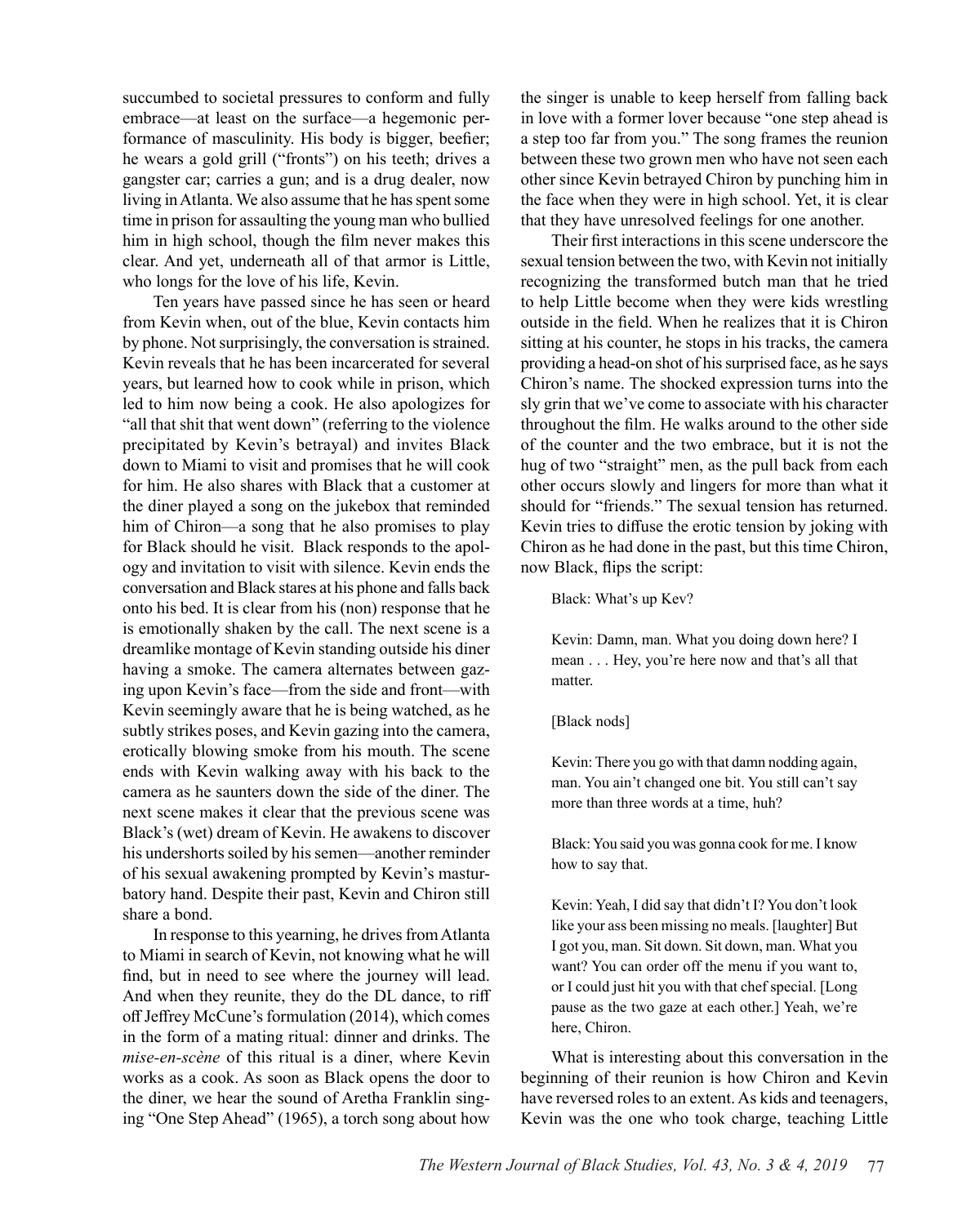how to fight back against bullies and not to be "sorry" about being queer. But in this scene, Kevin is giddy and not necessarily "in control." He's flummoxed by Chiron's transition from Chiron to Black and unsure about where the reunion will lead. His recourse, then, is to revert to the domestic space of the kitchen where he does have control.

The meal he prepares for Black is chicken breast with onions and peppers, rice and black beans, the foodstuff of the working poor and of the Afro-Caribbean. Jenkins films Kevin's preparation of this meal in a way that captures the love and care of a person preparing food for someone they want to impress and for whom they have great affection. With the background of classical music playing, the camera captures Kevin gently slicing limes and squeezing their juice over chicken and onions cooking on the grill; carefully scooping rice from a pot and placing it in a round container to mold before turning it over on the plate; stirring black beans before nestling them between the rice and fried plantain; and, finally, chopping cilantro and sprinkling it over the entire plate for garnish (this is shot in slow motion). During the course of preparing the food, Kevin occasionally peers under the hood of the stove to make sure Black is still sitting at the booth, awaiting this culinary delight. This moment is sweet and tender, and clearly a mating ritual. When Kevin emerges from the kitchen with the meal he announces to Black, "Chef's Special." Upon seeing what Kevin has prepared, Black questions: "So you Cuban now?" Kevin responds: "Only in the kitchen, Papi." This exchange is just one of several filled with sexual double entendre and tension. Indeed, after Kevin "hits" Black with his chef's special and they catch up while Black consumes Kevin's meal and downs two glasses of wine, Kevin invites him back to his place.

Kevin doesn't own a car so Black offers him a ride home. Kevin is again startled by the kind of car Black is driving—a souped-up Oldsmobile—and that he is listening to "Classic Man" by hip-hop artist Jidenna, a song that glorifies drug dealing ("now my niggas sling 'caine like a dandy"). As the two drive through the streets of Miami back to Kevin's place, Kevin relates how hard life is for him in Miami. He has fathered a child that he has to support and his main income is working at the diner, hardly enough to get by—again indexing the plight of black people in Liberty City who, after close to 30 years, seemed to have not progressed. And yet, he and Black have reunited in the place where it all began, but still with the cloud of the violence that Kevin enacted upon Chiron ten years prior, alongside the still palpable love and desire Chiron feels toward him.

Once they arrive at Kevin's apartment, the tension between the two (and in the viewer) rises even higher because so much is said in what isn't said—through silence and knowing glances. Once out of the car, Black looks out into the black of the ocean, which conjures the memory (in his mind and the viewer's) of the night at the beach when he and Kevin were intimate. As they enter Kevin's place we understand that the two men are trying to find their way back to each other but somehow can't find the words. And then Kevin asks the question that initiates a soul-bearing moment:

Kevin: Who is you, man?

Black: Who? Me?

Kevin: Yeah, nigga, you. I'm saying, man, those fronts, that car . . . who is you, Chiron?

Black: I'm me, man. I ain't trying to be nothing else.

Kevin: Ok, so you hard now, huh?

Black: I didn't say that.

Kevin: Well, then, what?

[Black looks down in silence]

Kevin: Hey, hey. I ain't tryin' to hem you up or nothing, but man it's just I ain't seen you in a minute and it's not what I expected.

Black: What did you expect?

Kevin: Do you remember . . . you remember the last time I saw you?

Black: For a long time, I tried not to remember. I try to forget all those times.

Kevin: Yeah.

Black: When we got to Atlanta, I started over. I built myself from the ground up, built myself hard.

Through this exchange Black reveals how, working from the scraps of what was left of a life that had been shattered by the betrayal of his best friend, his mother's drug addiction, and his own troubles with the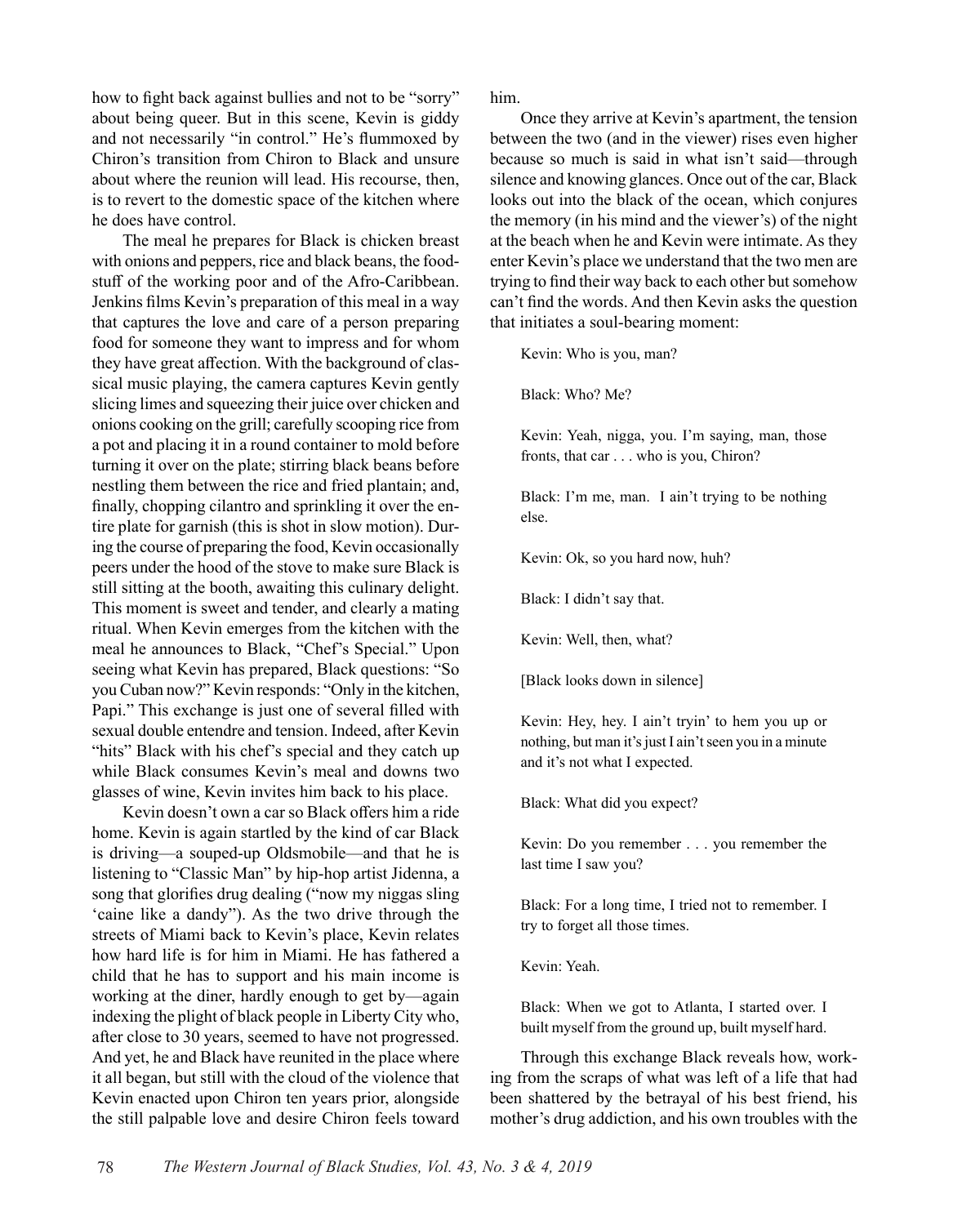police, creates a makeshift masculinity that helps him manage the pain of what he has been through. While it is not the life that Kevin thought Chiron would end up leading or the one he hoped for him, it is the one that Chiron had to pull together to survive. But Kevin understands that Black is a mask for the vulnerable young boy that he befriended twenty years prior. The appearance of "Black" also shatters Kevin's perhaps stereotypical expectations of how Chiron's queerness would manifest—as effeminacy. Fronts, a gangster car, and rap music are not the accoutrements of black queers that Kevin is used to seeing—or perhaps the one he thought he freed Chiron to become on the beach. In this way, McCraney and Jenkins implement a critique of hegemonic masculinity as it relates to sexuality—and they do so throughout the film, beginning with Little's father figure, Juan, who, in response to Little's question, "What's a faggot?" tells him that "a faggot is a word that people use to make gay people feel bad" and that Little is not a faggot, but he might be gay. Being taught this distinction between gayness and faggotry at an early age—by a heterosexual, cisgender, drug dealer—offers a refreshing rebuttal to representations of black masculinity that also supplant in Little a way of being himself that does not internalize traditional gender roles.

Perhaps the most memorable line of this final scene comes when Black tells Kevin, "You the only man that's ever touched me. [pause] You the only one. I haven't really touched anyone since." It is a moment of reckoning that is heartbreaking at the same time that it is tender. What most expect next is that Kevin and Chiron will have hot, passionate sex, tapping into the viewer's libidinal economy of queer desire. But that is not what happens.

In an interview at Northwestern University in 2017, McCraney explains that Jenkins shot the last twenty minutes of the film in real time to capture the tension of the two characters having gone a decade without seeing each other:

The last part of the film is actually in real time. You spend twenty minutes with them and they spend twenty minutes with each other. They haven't seen each other since then [the fight] and then that time that they see each other is the amount of time you spend with them seeing each other. (McCraney, 2017)

This explanation was in response to interviewer Aymar Christian's question about McCraney's thoughts about a few critics' and viewers' (many of whom were black gay men) disappointment in Jenkins's choice not

to have Kevin and Black have a sex scene at the film's conclusion. McCraney goes on to explain, "And so, I think it's a critique of one's self if you're like 'In these twenty minutes they should have got to the part where they smashing.'" Indeed, that would be a *queer* ending to the film, but instead the film gives you a *quare* ending—something a little off kilter—disavowing a happy ending (pun intended) in favor of something much more subtle, ambivalent, open ended. Kevin's grin after Black's profound statement about not being touched by another man indicates that he understands what Black needs and that it is not sex; rather, it's to be held by the man who first intimately touched him—wrestling in the open field, sexually on the beach, and violently on the school yard. But Kevin has touched more than just Chiron's body, he has also touched his heart. These two men have found their way back to each other, but they need to figure out what that means for them in the future. For now, they just need to *be*. Appropriately, the final scene of the film takes us back, Sankofa-like, with Little, facing the oceanic waters of Yemaya, facing his future, facing his journey toward a makeshift masculinity, while glancing back in time at us in the quare light of the moon.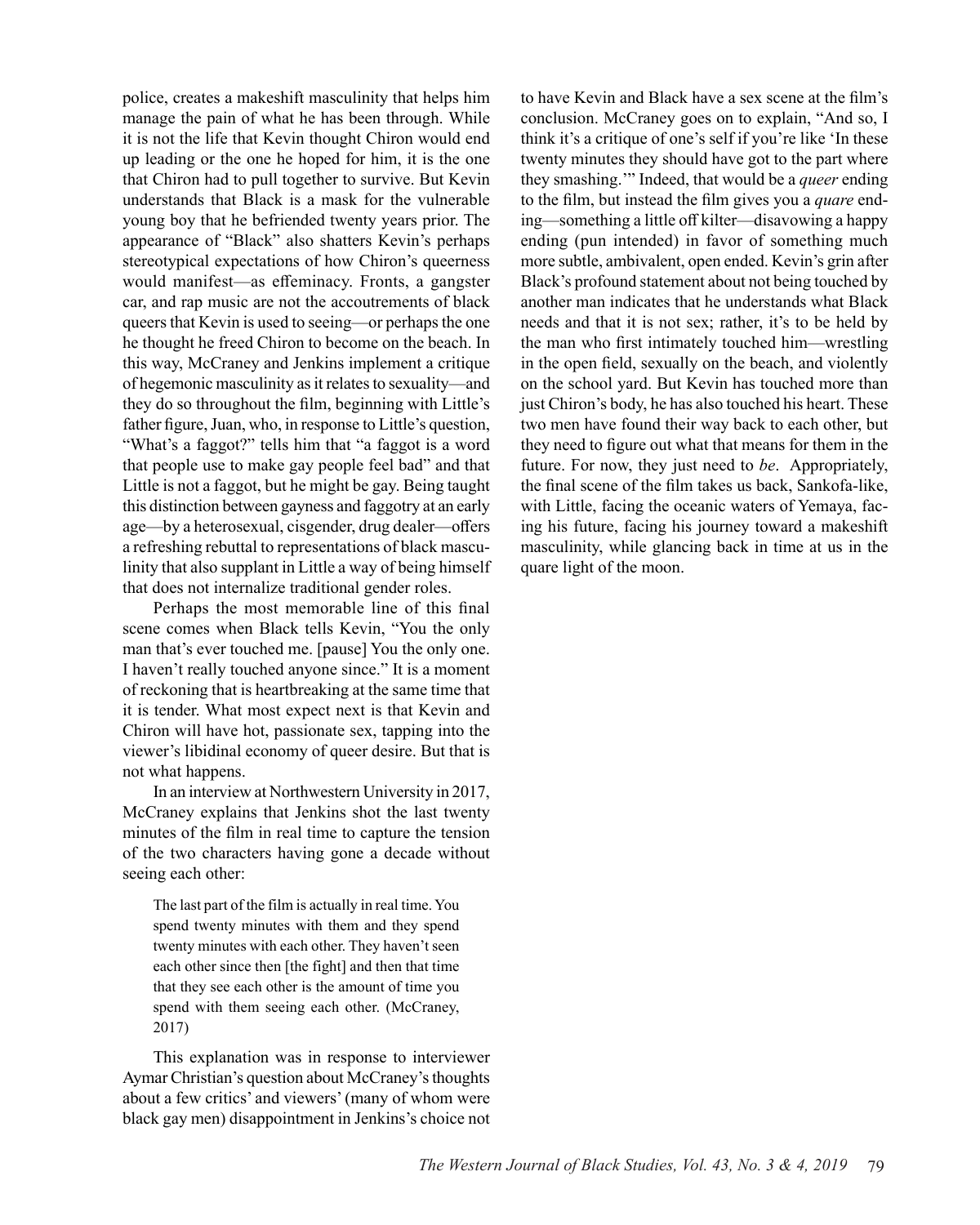### *References*

- Aitchinson, C. E., Astasio, G. A., Irvin, N. I., Irvin, R. G., Kelly, A. A., McKenzie, K. I., . . . Wiley, M. (2015). *Classic Man* [Recorded by Jidenna featuring R. GianArthur]. On *Wondaland presents: the eephus* [CD]. New York, NY: Epic Records.
- Baldwin, J. ([1953]1985). *Go tell it on the mountain.* New York, NY: Dell.
- Daniel, Y. (2005). *Dancing wisdom: Embodied knowledge in haitian vodou.* Urbana, IL: University of Illinois Press.
- Hannah-Jones, N. (2017). From bittersweet childhoods to "moonlight." *New York Times.* Retrieved from https://www.nytimes. com/2017/01/04/movies/moonlight-barry-jenkins-tarell-alvin-mccraney-interview.html
- Jay Weiss Institute for Health Equity. (2015). Community profile: Liberty city, florida. University of Miami Miller School of Medicine. Miami, FL.
- Johnson, E. P. (2001). 'Quare' studies or (almost) everything I know about queer studies I learned from my grandmother. *Text and Performance Quarterly*, 21 (1), 1-25.
- McCraney, T. A. (2010). *The brother/sister plays.* New York, NY: Theatre Communications Group.
- McCraney, T. A. (2017, October 13). Interview by A. Christian [Video recording]. Black Arts Initiative. Northwestern University, Evanston, IL.

McCune, J. (2014). *Sexual discretion: Black masculinity and the politics of passing.* Chicago: University of Chicago Press.

- Romanski, A. (Producer), Gardner, D. (Producer), Kleiner, J. (Producer) & Jenkins, B. (Director). (2016). *Moonlight* [motion picture]. United States: A24 Productions.
- Snyder, E. & Singleton, C. (1965). *One step ahead* [Recorded by Aretha Franklin]. A side single. (Vinyl). New York, NY: Columbia Records.